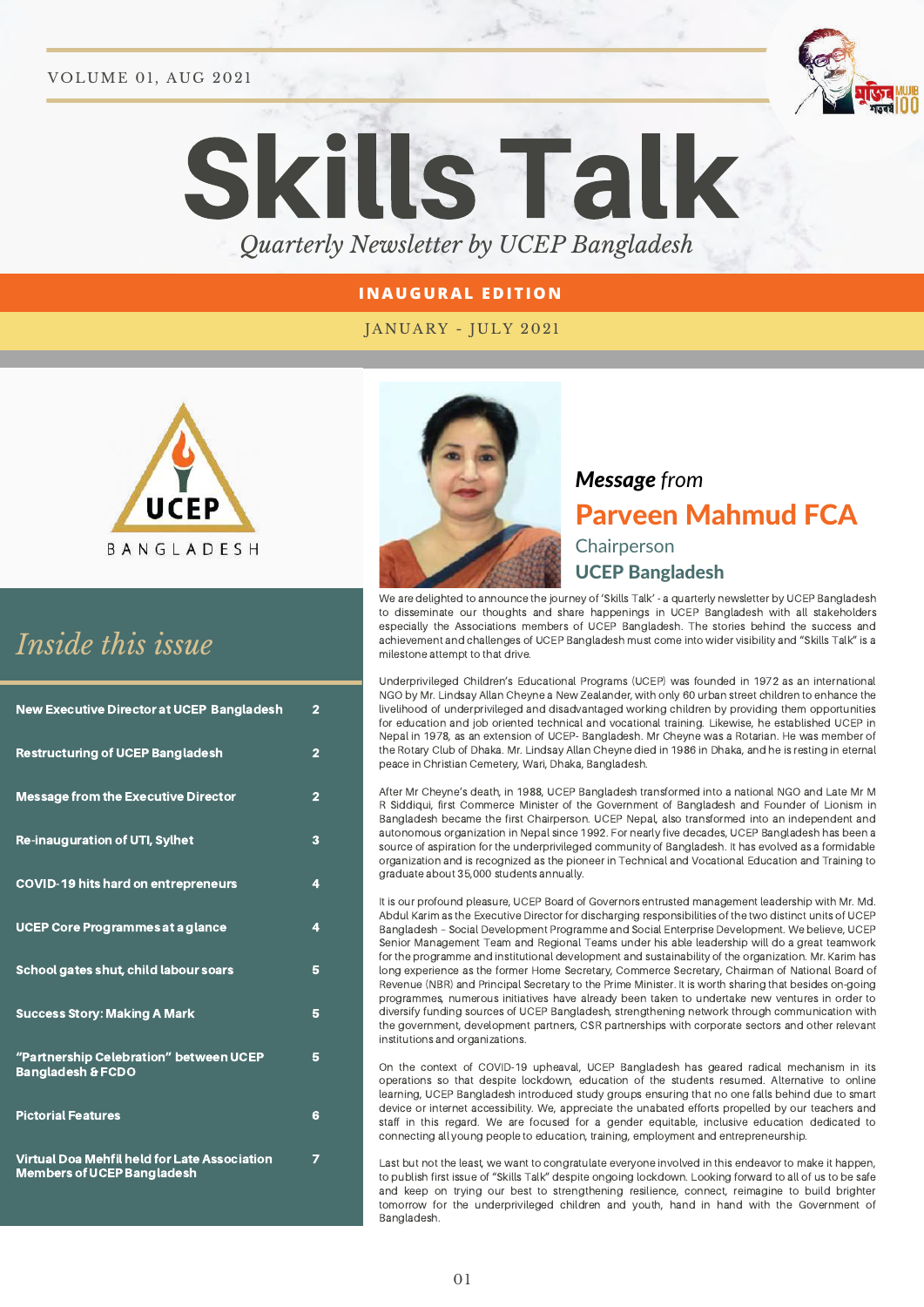## FEATURED NEWS

# *Md. Abdul Karim becomes the new Executive Director of UCEP Bangladesh*

Mr. Md. Abdul Karim has been appointed as Executive Director, UCEP Bangladesh in 331st Board of Governors meeting with an immediate effect from July 19, 2021.



Mr. Md. Abdul Karim will be discharging responsibilities as Executive Director, UCEP Social Development Programme (SDP) in addition to his current responsibility as Managing Director, UCEP Social Enterprise Development (SED). Earlier, he had joined as the Managing Director of SED on January 03, 2021.

Mr. Abdul Karim served as Commerce Secretary, N.B.R. Chairman, Home Secretary etc. before becoming Principal Secretary to the Hon'ble Prime Minister. He has worked in the Field Administration, Defence department, Bangladesh Mission in Brussels, among others. He was Managing Director of PKSF and Senior Adviser of BRAC before joining UCEP Bangladesh.

# *Restructuring of UCEP Bangladesh*

The organogram of UCEP Bangladesh has been restructured and bifurcated into two distinct units namely the UCEP Social Development Programme and the UCEP Social Enterprises Development from January 01, 2021.

UCEP Bangladesh's flagship programme is the UCEP Social Development Programme which includes General Education, Technical and Vocational Education & Training (TVET) and Skills Development, Decent Employment and Entrepreneurship Development and Social Inclusion.

UCEP Social Enterprises Development on the other hand aims at increasing the commercial viability of UCEP Bangladesh and contribute to its sustainability.



# *Message from the Executive Director*

COVID-19 has caused Bangladesh poverty to rise from 20.5% in 2019 to around 40% now. During the closure of country-wide educational and technical training institutions, UCEP Bangladesh rapidly shifted to online teaching in Technical and Vocational Education and Training (TVET) through alternative modalities e.g. estudy group. This has proved to be an effective and innovative solution.

In the face of combined adverse effects of the pandemic and withdrawal of funding by the major development partners, UCEP Bangladesh is now adopting appropriate strategies to hold its values and principles in all its endeavours. Measures have been taken to ensure enhanced visibility and organizational sustainability of UCEP Bangladesh through resource mobilization and reform measures on the basis of performance of each unit/entity. We shall strive for contributing to national skill development efforts; promote ICT-based entrepreneurship embracing the 4th Industrial Revolution (4IR) and meaningfully interact with the Government and other stakeholders for resource mobilization.

I express sincere thanks and gratitude to the UCEP Association members, BoG Chairperson Ms. Parveen Mahmud, FCA and the members for their guidance and support. BoG's instructions to publish 'Skills Talk' is an important step towards knowledge and information dissemination. We are committed for transforming the current challenges into opportunities and improving the TVET and educational ecosystem in the New Normal environment.

## UCEP Board of Governors meetings held during January-July 2021



*Scheduled meetings of the UCEP Board of Governors took place at UCEP Bangladesh Head Office, as well as on online platforms considering COVID-19 situation, namely on January 24, March 11, April 11, April 29, June 19 and July 18.*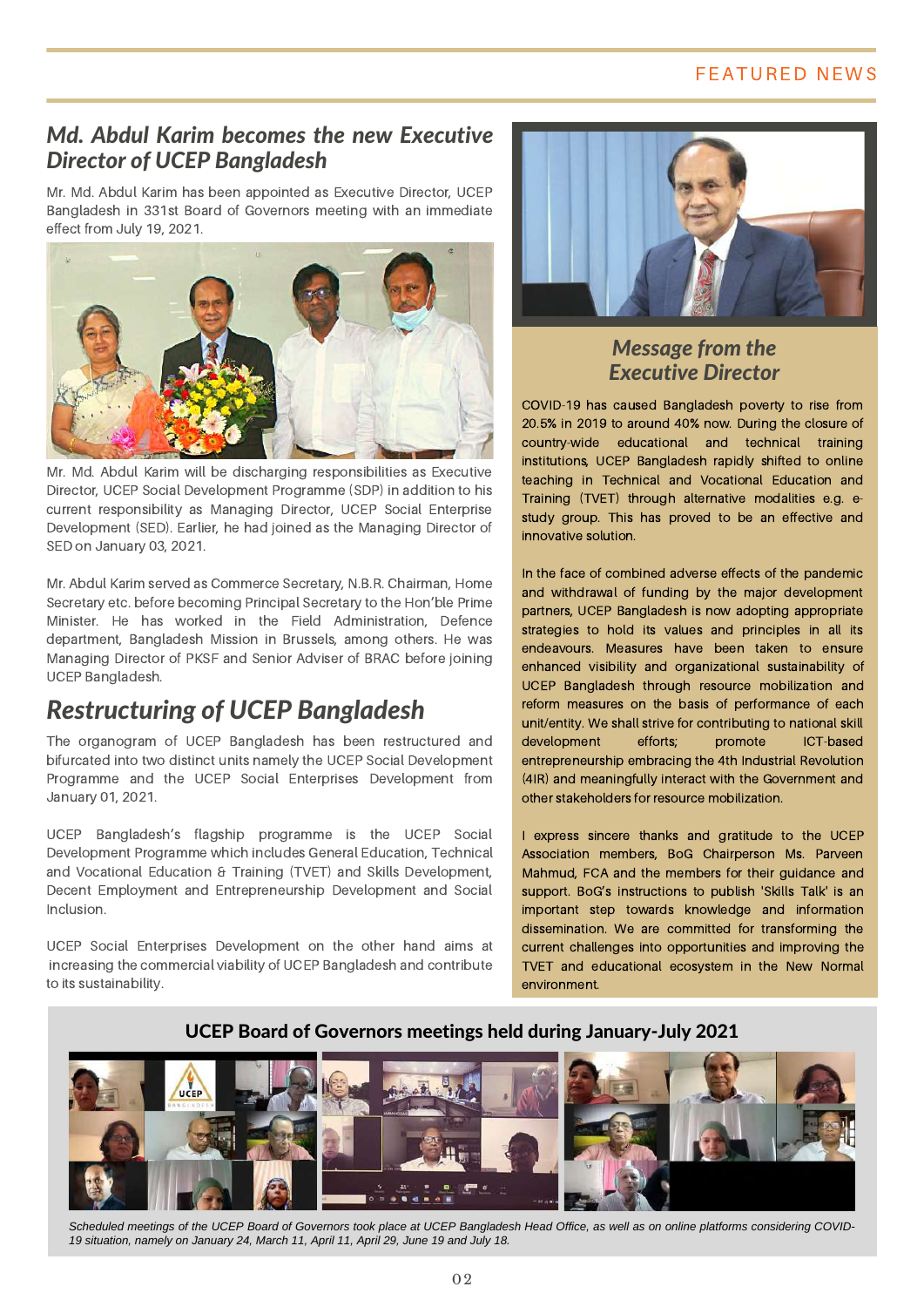#### SOCIAL ENTERPRISE DEVELOPMENT

# *Re-inauguration of UCEP Training Institute, Sylhet*

UCEP Training Institute (UTI), Sylhet, a sister concern of the Social Enterprise Development (SED) wing of UCEP Bangladesh, is being re-opened from June 01, 2021.

UTI, Sylhet is a hospitality facility for business or leisure, ideally located within the lush landscape of Sylhet city. It provides accommodation, catering and meeting facilities, offering seminar room/venue for conference, training, meeting for corporate organizations and residential service for tourists.

Significant renovations and modifications were made in recent times with modern equipment and facilities to give a unique hospitality experience to each and every guest.

Besides, UTI, Sylhet dining serves high quality, tasty and healthy food items at affordable prices.

If you are planning for a family trip, official/corporate visit, or organizing a workshop or seminar, you'll find an exclusive welcoming experience in UTI, Sylhet.

## *HAL F YEARLY GRIND*

- His Excellency Mr. Mustafa Osman Turan, Ambassador of Turkey visited A K Khan UCEP Private Polytechnic Institute (AKKUPPI) on 11th January 2021. Executive Director, UCEP Bangladesh, discussed about the vision of AKKUPI and sought support from the Turkish Government to introduce 4IR related courses.
- As per 326th BoG meeting, held on 24 January 2021, it has been decided to start the overseas migration program, UCEP Overseas Employment Services Limited (UOESL). To make this initiative a quick start, UCEP Executive Director steered some strategic meetings with the Secretary, Ministry of Expatriates' Welfare & Overseas Employment; Director General, Bureau of Manpower Employment and Training (BMET), Bangladesh High Commissioner to Singapore and Ambassador of Bangladesh in Riyadh, Saudi Arabia.



With the aim of exploring possible partnership for the upcoming Khulna Project, Executive Director, UCEP Bangladesh, accompanied by SMT members met Ms. Sultana Afroz, Secretary to Govt. and CEO of the Public Private Partnership Authority (PPPA) on 30th May 2021. Ms. Afroz assured to extend PPPA support to UCEP Bangladesh for implementing Sonadanga and other possible future projects





- In a meeting on 13th June 2021 with the CEO of Bangladesh Tourism Board Mr. Jabed Ahmed, the Executive Director, Mr. Md. Abdul Karim requested for mutual cooperation regarding the proposed Sonadanga Project. Mr. Jabed agreed to promote UTI, Sylhet through publicity in their own website.
- For some strategic drives, the Executive Director has steered meetings with Hon'ble Planning Minister; Hon'ble State Minister for Social Welfare; Secretary, Ministry of Planning; Secretary, Ministry of Labor; Secretary, Ministry of Women and Children Affairs; Planning Commission Member Mrs. Nasima Begum and Director General of Social Welfare Mr. Sheikh Rafiq.
- UCEP Bangladesh and PKSF agreed to work together as partners through Human Capacity Development Fund of PKSF in a meeting held on 31st May 2021.
- The Executive Director of UCEP met Mr. Abdur Rouf Talukdar, Senior Finance Secretary on 13th June 2021 to explore future funding and partnership opportunity with the Government for introducing 4IR related courses in UCEP Polytechnics and other projects/programmes.
- The A K Khan UCEP Private Polytechnic Institute (AKKUPPI) has started Robotics club from January 2021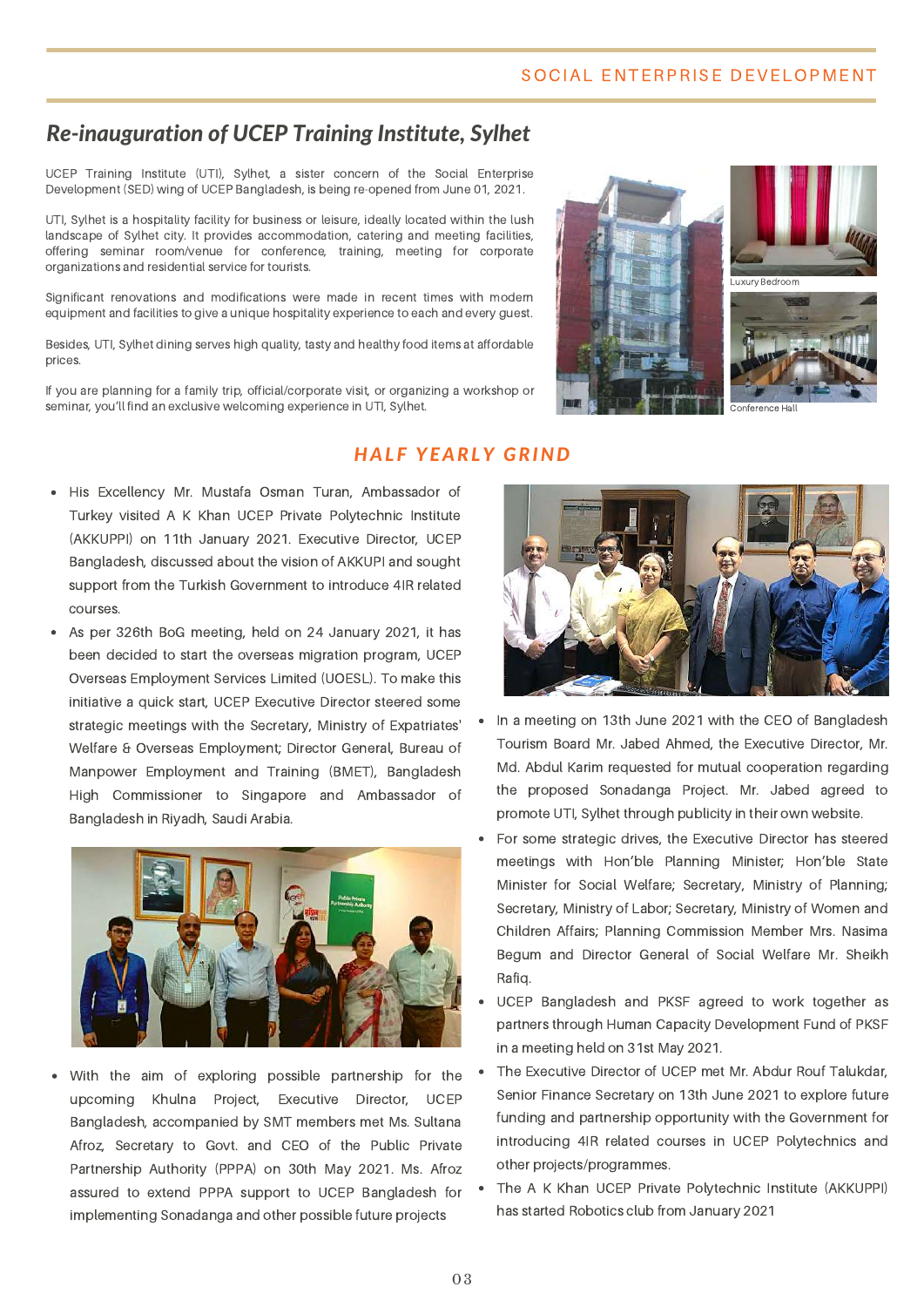#### SOCIAL DEVELOPMENT PROGRAMME



# *COVID-19 hits hard on entrepreneurs*

*UCEP Research & Development Division*

In March 2021, UCEP Bangladesh conducted a survey to assess the impact of UCEP entrepreneurship training and business performance on sustainable development of the youth and their families under TVET program. The study findings reveal that due to the informal nature of micro and small enterprises, they tend to fall outside the radar of policy support despite their significant contribution to job creation and the economy. Sales in their business have not recovered to pre-COVID levels, despite businesses reopening. 38% entrepreneurs reported that they face loss in their business due to sudden advent of COVID-19 pandemic. The study findings also identified that the entrepreneur mobilized financial resources from various sources, and it is found that most of the entrepreneurs need support for linkage with financial organizations. Based on the study findings, UCEP Bangladesh initiated to identify the entrepreneurs who need support to start up business for their recovery.

# *JANUARY - JULY 2021: UCEP CORE PROGRAMME S AT A GLANCE*

#### **GENERAL EDUCATION**

- Designed and developed a new modality of the UCEP e-Study Group considering COVID-19 situation.
- 2,362 UCEP e-Study Groups formed with the participation of 14,874 students.
- Five subject-based Professional e-Teachers' groups instituted for developing digital content, assignment, assessment and in-house capacity building training.
- Child labour, child marriage and family migration are the major barriers for students to resume their studies.

#### **DECENT EMPLOYMENT AND ENTREPRENEURSHIP DEVELOPMENT (DEED)**

- 83.75% graduates (out of 6,389) were placed in decent employment in formal & informal industries (34% female and 5% person with disability).
- 3,938 graduates received career counselling through online and offline platform.
- 127 trainees received Entrepreneurship Development Training conducted by DEED.
- Re-employment support provided to 41 former UCEP graduates who lost job due to COVID-19 pandemic.

#### **TECHNICAL AND VOCATIONAL EDUCATION & TRAINING (TVET)**

- 218 Digital contents developed.
- Conducted 1,460 Online Classes.
- As of June 2021, 2562-trainees are already assessed by BTEB, and 2,375 trainees found competent.
- UCEP Hafiz Mazumdar Sylhet Technical School and UCEP Rajshahi Technical School has got approval for Extension of 04 new Trades for SSC Vocational.
- 76% (out of 5,507) TVET and skills development programme is struggling to achieve learning competencies as the learning modality is heavily dependent on learning-by-doing.

#### **SOCIAL INCLUSION**

- A total of 42 Gender and Child protection focal persons orientated on protection and safeguarding, prevention of child marriage and child labour during COVID-19.
- 46 teachers received capacity building training on Psychosocial Wellbeing for conducting classes.
- Provided training to 63 UCEP Staff (Head Teacher, Head of Technical School, Senior Teacher, SSC-VoC and TVET Facilitator) on Disability Inclusion.
- Organized various events such as International Women's Day, Ishara Bhasha Dibosh, Global Action Week for Education, World Day Against Child Labour, etc.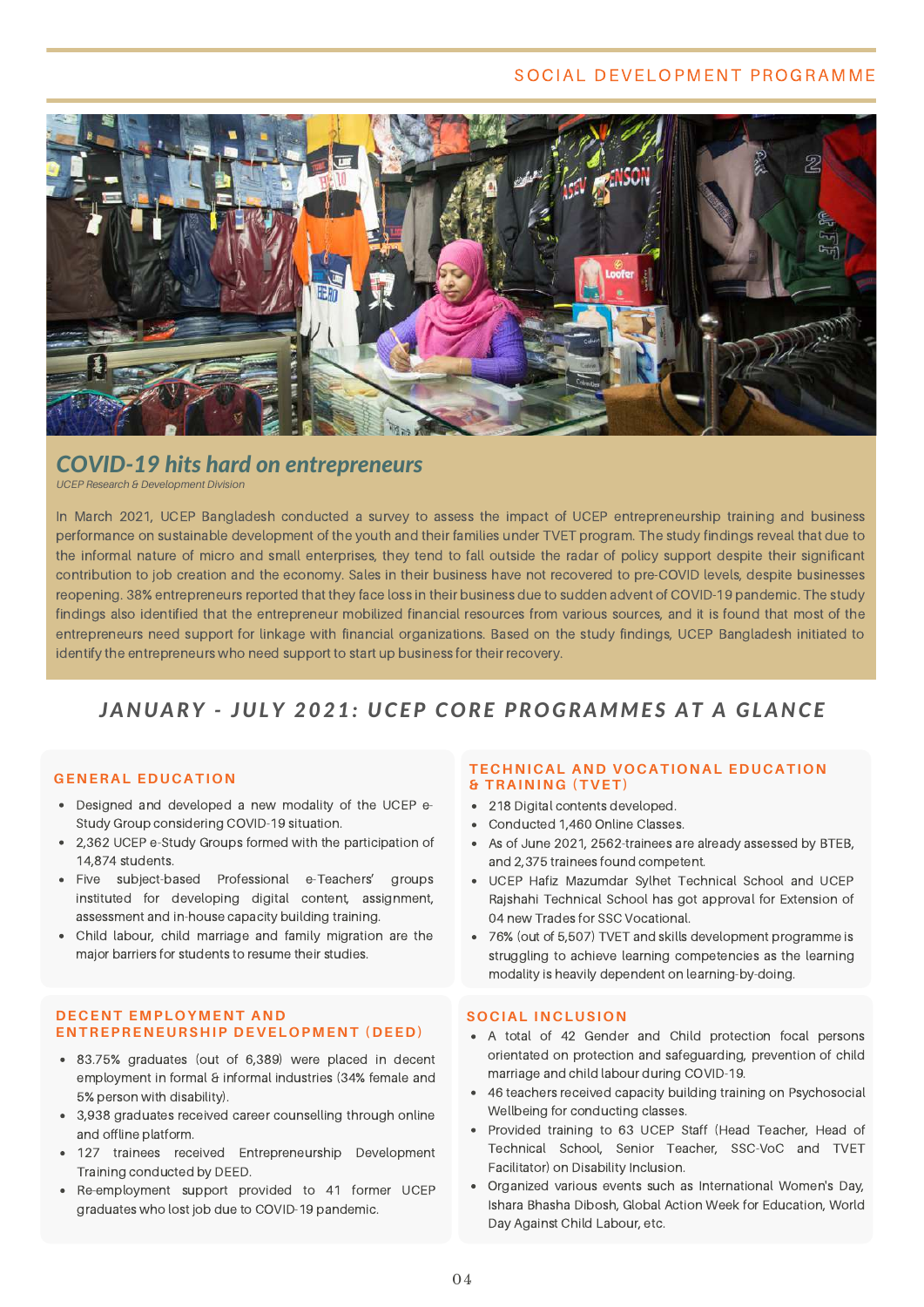# COMMUNITY NEWS

# COVID-19 Impact: *School gates shut, child labour soars*

*Sarmin Akter, Deputy Manager, Research & Development*

A recent study conducted by UCEP Bangladesh titled "Child labour situation among students of UCEP General School during COVID-19 pandemic" found that 21% students of UCEP General School are involved in child labour due to the pandemic.

The findings of the survey were revealed in June 2021 through the 'Virtual Discussion round Study findings sharing session'.

A total of 938 children aged between 8 to 17 years (77 % boys and 23 % girls) were identified as child labour during the pandemic (April 2020 to May 2021). Data was also collected from January to March 2020. Comparing to that, 38% of the surveyed students are involved in hazardous forms of child labour during the pandemic. The number of children at work is set to dramatically worsen because of the ongoing pandemic. Hard core poverty (livelihood, commodity price), easy scope of child labour, save the student from being abused & spoiled are the main contributing factors for child labour in the pandemic. Study findings also revealed that prolong closer of formal schooling increased the rate of child labour for the most marginalized group (see below figure).



29% of the child labor stated that it is difficult for them to get back to school when schools reopen as COVID-19 wreaked havoc on their family incomes and many parents put their children to work.

Based on the survey findings, UCEP Bangladesh has identified how to move forward to address the crisis: to develop positive force (at community level), reduce and prevent new entry in child labour which will contribute to the national strategy for the abolishment of all child labour.

# *MAKING A MARK*

Story of a change maker at UCEPBangladesh



**Golonnahar Tamanna** comes from a poor family in Bhola District whose father's business was shut down during COVID-19 pandemic. With six children to feed Tamanna's parents passed days in hardship, let alone their education.

However, due to her extreme willpower, Tamanna bore the expenses of her studies giving students home tuition. As she grew older, she could not continue due to the increased expenses. At that moment she was informed about UCEP Bangladesh Skills Training programme by her class mate. Eventually, she took admission at the Electronics Assembling Technician (EAT) trade in UCEP Bangladesh, under the CITI Foundation Project on October 2019. Due to the COVID-19 lockdown, she graduated on October 2020.

After graduating, Tamanna got employment at Edison Group, Savar with the help of UCEP Decent Employment and Entrepreneurship Development team as an Assistant Technician with a starting salary of BDT 7,500. With this income she can now support her family better. She is very much grateful to UCEP Bangladesh as well as CITI Foundation Project for the person she became.

## *"PARTNERSHIP CELEBRATION" BETWEEN UCEP BANGLADESH & FCDO*

UCEP Bangladesh thanked the Foreign, Commonwealth and Development Office (FCDO) on the completion of the YES4Growth Project (2016-2020) and to celebrate the long-term support of the people of the UK and its government.

The project contributed greatly to address the skills shortage of the country and develop the much-needed skilled human resources to strengthen the economy. The project was implemented in Dhaka, Jatrabari, Chattogram, Khulna, Barisal, Sylhet, Rajshahi, Rangpur, and Gazipur.

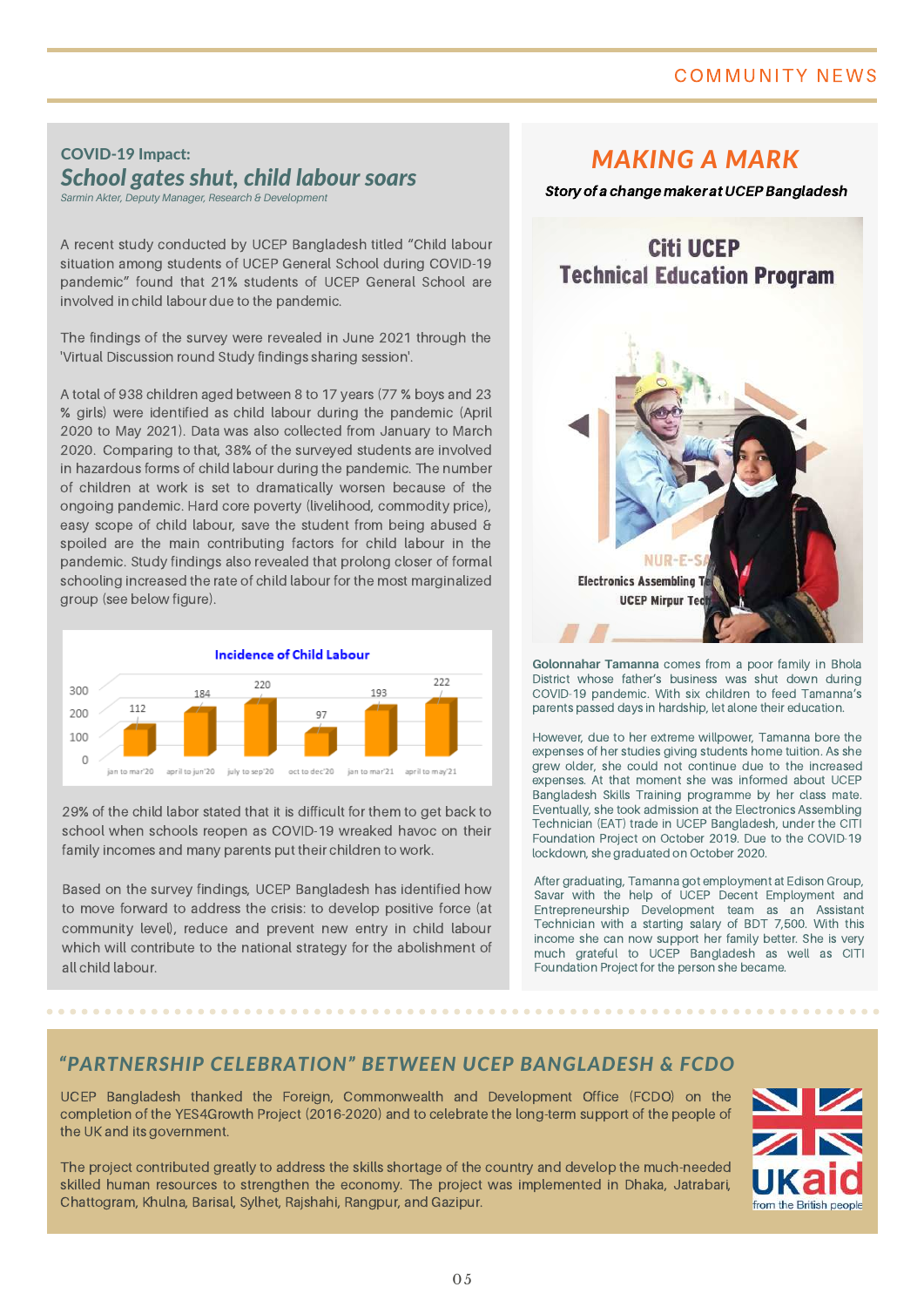#### PICTORIAL FEATURES



UCEP Bangladesh arranged a Virtual Eid Reunion event with the participation all UCEP staff after Eid ul Fitr, on May 2021. Ms. Parveen Mahmud, FCA, Chairperson, UCEP Board of Governors was present during the session.



Mr. Abdul Karim attended UCEP Institute of Science & Technology (UIST)'s 5th year anniversary as the Chief Guest, on February 2021. He delivered speech on the occasion and joined in the Pitha Utsab, Cultural Program & award-giving program.



A Certificate Awarding ceremony was arranged on February 2021, to mark the graduation of 25 trainees of Refrigeration and Air-conditioning trade, under UCEP-SIBL Skills Training Project, at the Jatrabari Technical School, UCEP Dhaka South Region.



On January 2021, Bata Bangladesh distributed food items among the poor students of UCEP Bangladesh, under the 'One Pair=One Meal' campaign that ran for a month last year.



Dr. Md. Mofizur Rahman, Managing Director of SME Foundation agreed to constitute a working group consisting of representatives from UCEP and the SME Foundation to work out on MoU for future cooperation, on June 2021.



UCEP Dhaka North Region had organized a Tree Plantation Campaign on June 2021. Executive Director, UCEP Bangladesh inaugurated the program planting saplings at the premises of Mirpur Technical School.



Mr. Md. Abdul Karim, Executive Director, UCEP Bangladesh held a meeting on June 2021 with the Divisional Commissioner of Chattogram during his visit to UCEP Chattogram Region.



UTI-Dhaka provides venue facilities with catering service having customized food menu. It has a complete conference facility with four different sized venues available for various institutions to organize workshop or training.



UCEP Senior Management Team (SMT) along with the newly appointed Executive Director during a management meeting at the Head Office on July 19, 2021.



#### *UCEP Bangladesh organizes Virtual Eid Reunion on the occasion of Eid-ul-Adha*

On the occasion of Eid-ul-Adha, a virtual Eid Reunion event was held on Saturday July 31, 2021 where all UCEP Bangladesh staff joined through online platform considering the ongoing pandemic. The SMT members shared their greetings and messages with everyone. Later, Instructors and Teachers of UCEP Bangladesh enriched the cultural event by their attractive performances and talents.

In the vote of thanks, Mr. Md. Abdul Karim, Executive Director, UCEP Bangladesh paid tribute to the Father of the Nation, UCEP Founder, deceased Chairpersons of UCEP Association. He thanked the Chairperson and the Members of Board of Governors and UCEP Association. He also emphasized putting up more efforts for fundraising. He opined, "Since donor fund is drying up, UCEP Bangladesh will focus more on in-country funding sources from Government, public and private Banks and Corporates." At the end of the event, Mr. Karim thanked all the performers, organizers and the participants for attending the ceremony.



#### *UCEP Bangladesh collaborates with Department of Psychology, University of Dhaka*

UCEP Bangladesh signed a Memorandum of Understanding (MoU) with the Department of Psychology at the University of Dhaka, at the "Workshop on Sustainability Planning for Workplace Well-being Management (WWM) Training" held on June 8, 2021.

UCEP Bangladesh has designed & started an innovation curriculum training course since 2018 titled "Workplace Wellbeing Management" under its NUFFIC-NICHE SRHR Project.